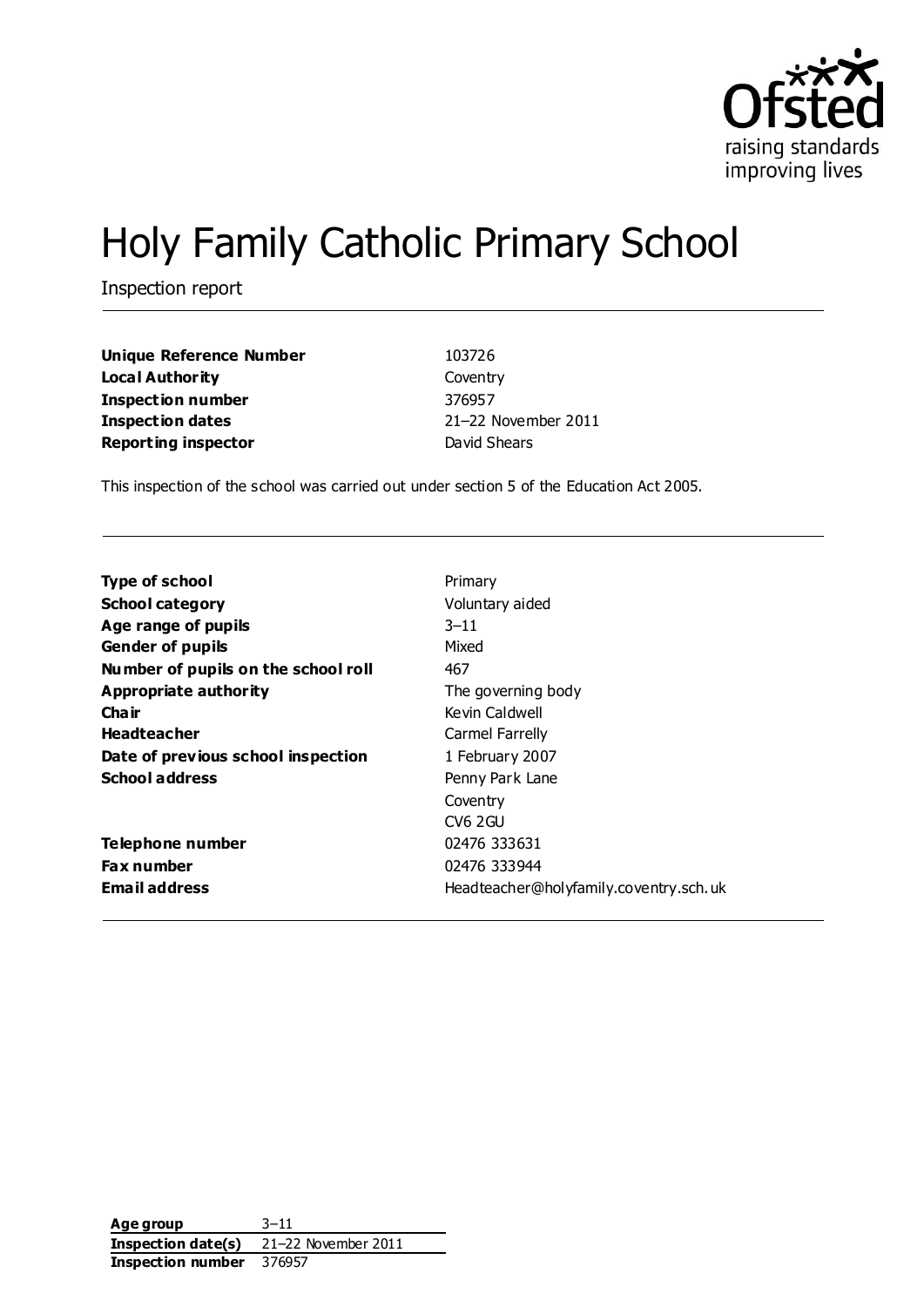The Office for Standards in Education, Children's Services and Skills (Ofsted) regulates and inspects to achieve excellence in the care of children and young people, and in education and skills for learners of all ages. It regulates and inspects childcare and children's social care, and inspects the Children and Family Court Advisory Support Service (Cafcass), schools, colleges, initial teacher training, work-based learning and skills training, adult and community learning, and education and training in prisons and other secure establishments. It assesses council children's services, and inspects services for looked after children, safeguarding and child protection.

Further copies of this report are obtainable from the school. Under the Education Act 2005, the school must provide a copy of this report free of charge to certain categories of people. A charge not exceeding the full cost of reproduction may be made for any other copies supplied.

If you would like a copy of this document in a different format, such as large print or Braille, please telephone 0300 123 4234, or email enquiries@ofsted.gov.uk.

You may copy all or parts of this document for non-commercial educational purposes, as long as you give details of the source and date of publication and do not alter the information in any way.

To receive regular email alerts about new publications, including survey reports and school inspection reports, please visit our website and go to 'Subscribe'.

Piccadilly Gate Store St **Manchester** M1 2WD

T: 0300 123 4234 Textphone: 0161 618 8524 E: enquiries@ofsted.gov.uk W: www.ofsted.gov.uk



© Crown copyright 2011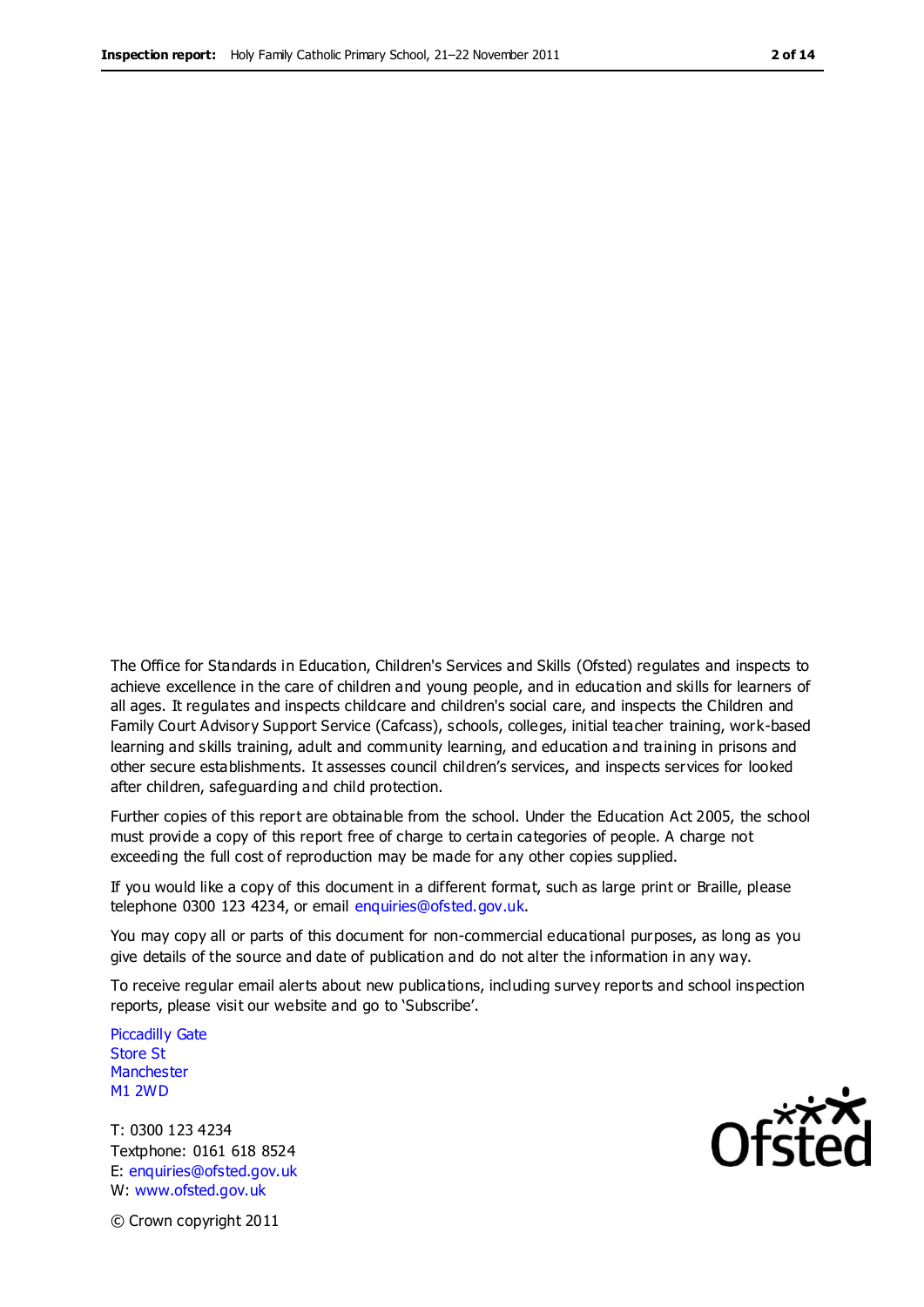# **Introduction**

This inspection was carried out by four additional inspectors. The inspectors visited 20 lessons taught by 17 different teachers, and held meetings with representative members of the governing body, staff and groups of pupils. They observed the school's work and looked at policies, planning documents, assessment data and pupils' work. They analysed the questionnaires returned by 211 parents and carers, 41 members of staff and 226 pupils.

The inspection team reviewed many aspects of the school's work. It looked in detail at a number of key areas.

- Inspectors evaluated the effectiveness and consistency of teaching in helping all groups of pupils to make good progress, particularly in writing and mathematics.
- $\blacksquare$  They considered the development of core skills within the curriculum, particularly in literacy, numeracy and information and communication technology.
- Inspectors assessed the effectiveness of leaders and managers in bringing about improvements to ensure better progress.
- They analysed what is being done to improve the attendance of pupils and reduce persistent absence.

# **Information about the school**

Holy Family is a larger-than-average primary school. The very large majority of pupils are of White British origin. The proportion of pupils who have special educational needs and/or disabilities is lower than the national average. The proportion of pupils who speak English as an additional language is lower than the national average and few are at the early stages of learning English. The proportion of pupils known to be eligible for free school meals is lower than the national average. The school has attained the Inclusion Quality mark, the International Schools award, Healthy Schools status and their second green flag for Eco-schools.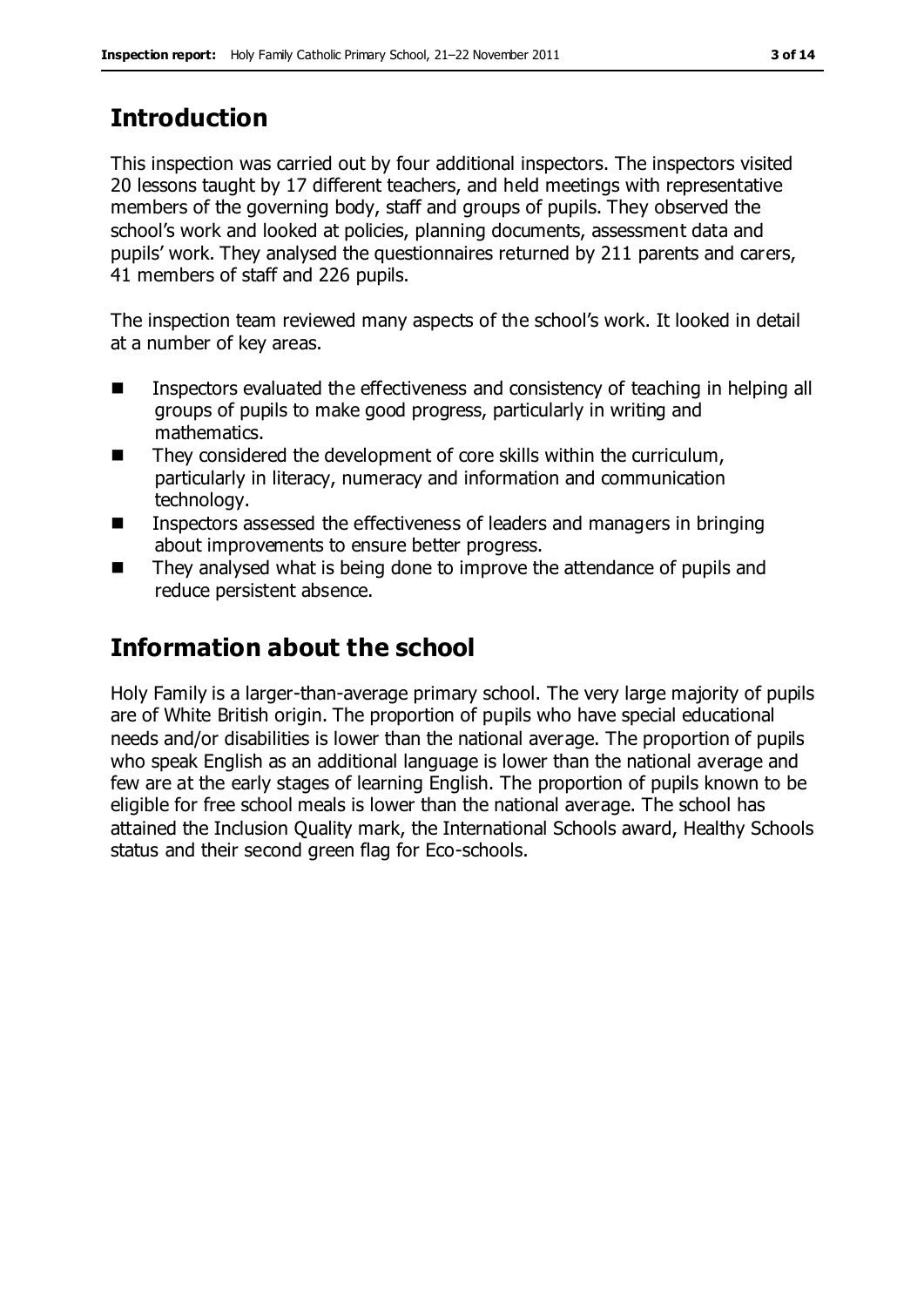# **Inspection judgements**

| Overall effectiveness: how good is the school?  |  |
|-------------------------------------------------|--|
| The school's capacity for sustained improvement |  |

### **Main findings**

Holy Family is a satisfactory school. In the majority of classes pupils make satisfactory progress in their learning, though there is excellence in the Early Years Foundation Stage. The quality of care, guidance and support is also excellent and has led to significantly improved rates of attendance. Pupils feel safe and secure and all parents and carers who responded to the questionnaire agreed that their children were safe in school.

Lessons are characterised by good relationships that lead to positive attitudes to learning. Teachers tell pupils what they are going to learn during a lesson and activities are based on this. However, sometimes the level of challenge is too low for some pupils in the class, particularly in writing and mathematics. When this happens it is because not enough account has been taken of previous assessment to fine-tune work to pupils' needs. As a result, the pace of progress drops. Sometimes wholeclass teaching lasts too long and so pupils have limited time to independently practise their writing and numeracy skills. There are some good examples of pupils assessing their own and others' work. Teachers complete marking regularly, often with positive comments about the work, but do not consistently tell pupils the next steps in their learning.

Senior leaders have a sound understanding of the strengths and weaknesses of the school. They have established procedures to identify areas for improvement and put in initiatives to support these. For example, a clear focus on phonic knowledge, particularly in Years 1 to 3, has improved reading: pupils in most year groups are now making good progress in this area. This demonstrates the school's satisfactory capacity for sustained improvement. However, the monitoring and evaluation of initiatives by senior managers and governors does not always focus rigorously on the progress pupils make as a result, and this limits the precision of future plans.

The school has recently introduced a new creative curriculum that includes many enrichment activities to broaden the experiences of pupils. As yet, however, there is not a coherent planned programme of opportunities for pupils to reinforce their writing and numeracy skills across other subjects. Middle leaders are keen to develop their subjects and monitor the provision. However, there has not been the opportunity for them to establish a clear assessment programme, making it difficult for them to quantify how well pupils are achieving in each subject.

The teaching in the Early Years Foundation Stage is highly effective, enabling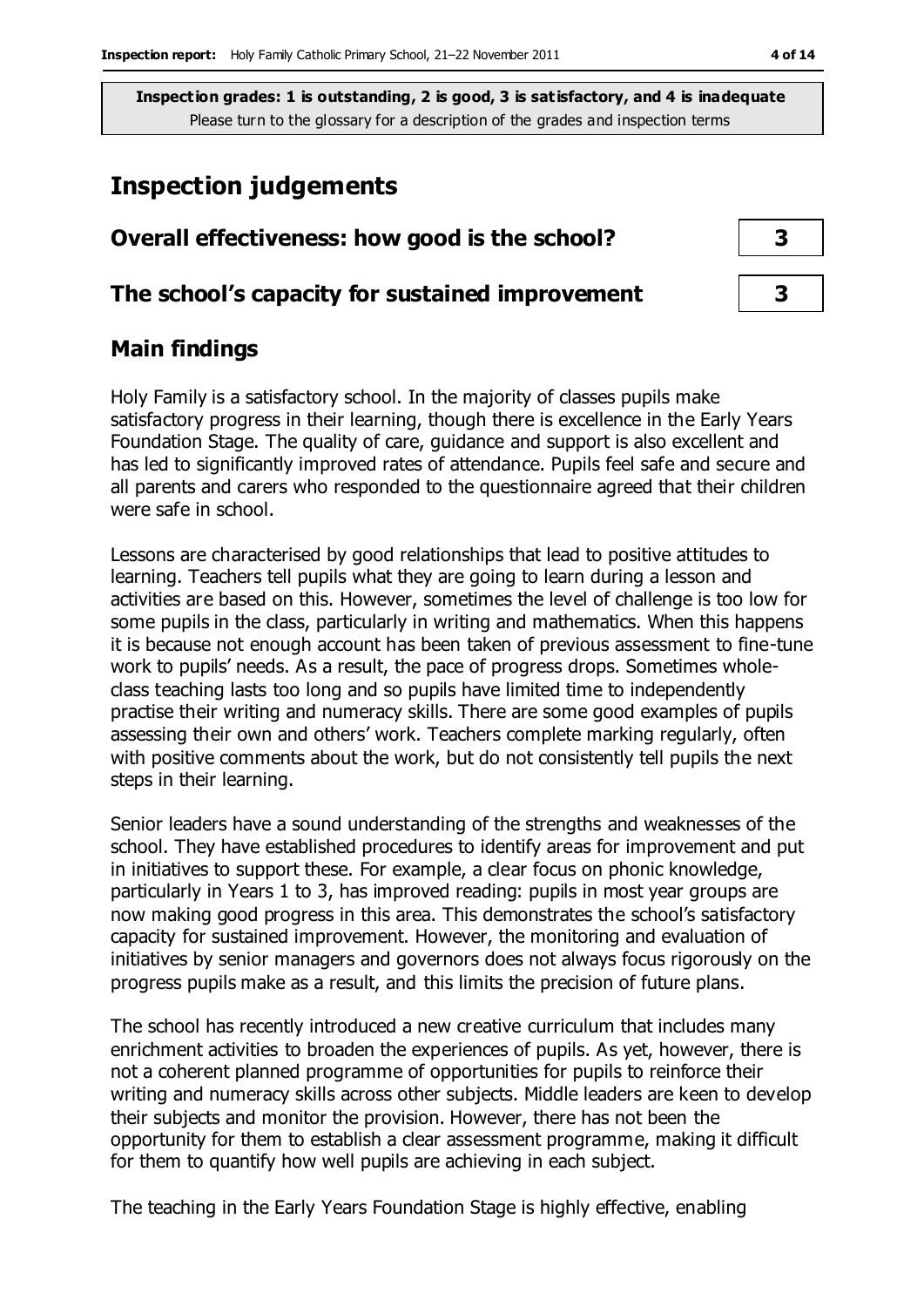children to make outstanding progress in all areas of learning. They have a very positive start to their education. An excellent partnership with parents and carers is established at this early stage, and is maintained throughout pupils' time in the school. School staff work extremely hard to successfully engage parents and carers in helping their children to improve. The care and attention given to pupils for whom circumstances make them vulnerable is exemplary. Pupils make an excellent contribution to the school community through taking on a wide range of responsibilities.

Up to 40% of the schools whose overall effectiveness is judged satisfactory may receive a monitoring visit by an Ofsted inspector before their next section 5 inspection.

### **What does the school need to do to improve further?**

- **IMPROVE THE 19** Improve teaching and learning in writing and mathematics so that pupils make good progress, by ensuring that:
	- assessment information is used more effectively in lessons so that pupils consistently receive challenging work that is matched to their ability
	- marking consistently gives pupils clear guidance on what they need to do to improve
	- pupils have more opportunities for independent learning.  $\equiv$
- Develop clearly planned, regular opportunities through the wider curriculum to support pupils' basic skills in literacy and numeracy.
- **IMPROVE THE EFFECT ENDISCOMED EXAM** Improve the effectiveness of leaders and managers at all levels by ensuring that:
	- $\equiv$ the school's main priorities are rigorously monitored and evaluated to demonstrate their impact on the quality of pupils' learning
	- middle leaders are supported in developing assessment within their areas of responsibility so that they have a good understanding of progress and attainment within their subjects
	- the governing body scrutinise school data more closely to effectively challenge the school about the progress and attainment of groups of pupils.

# **Outcomes for individuals and groups of pupils 3**

Children arrive in the Early Years Foundation Stage with skills and abilities that are well below the levels expected nationally. They make an excellent start in the Nursery and Reception classes, and move into Year 1 with attainment that is broadly average. In Years 1 to 6, pupils make satisfactory progress overall and achieve satisfactorily, although there are pockets of good progress in some classes, most notably in Year 6. All groups of pupils, including those with special educational needs and/or disabilities and more-able pupils, make at least satisfactory progress overall.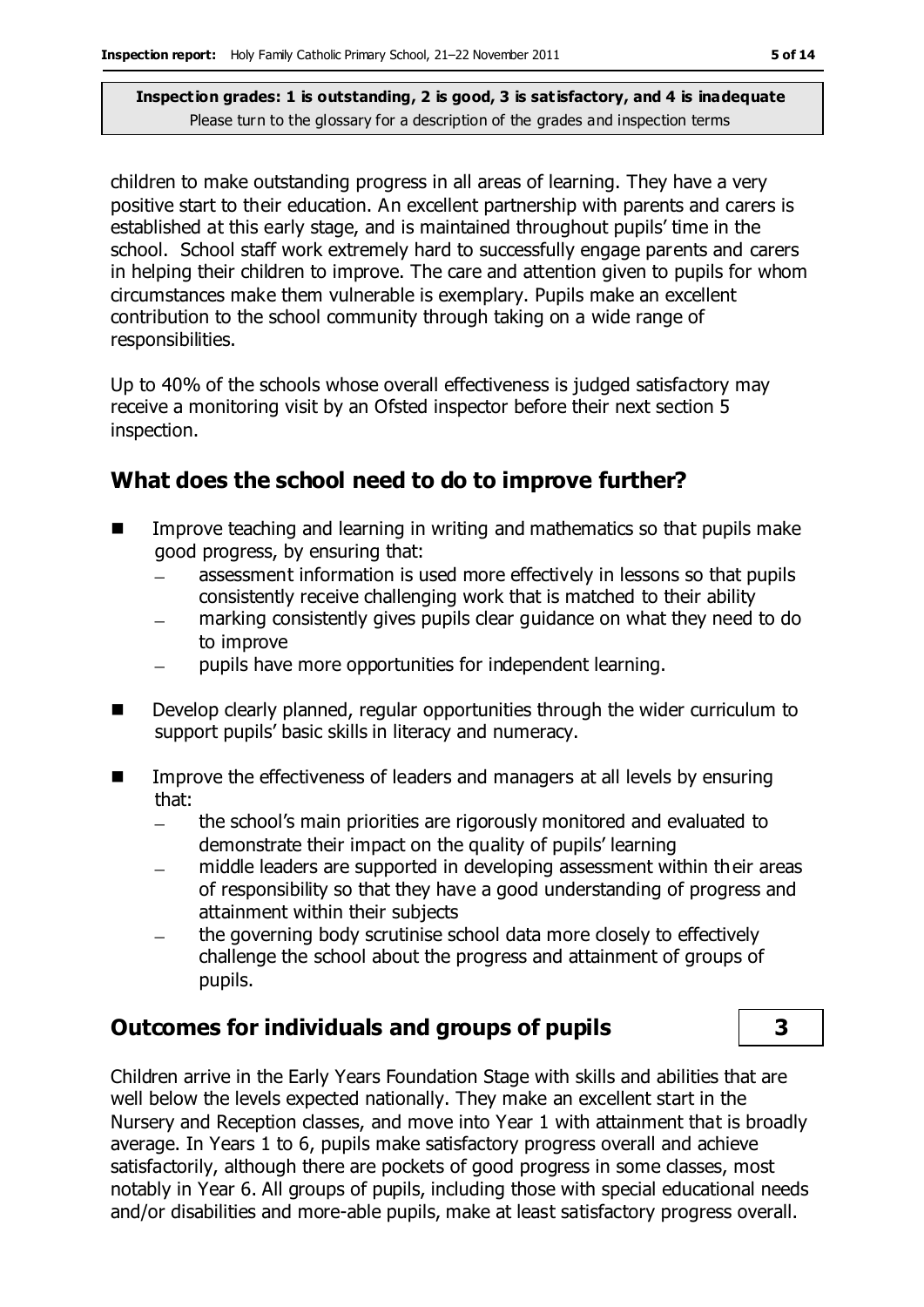Pupils with special educational needs and/or disabilities who need external intervention (known as those at school action plus) generally make good progress due to effective support from outside agencies, as do those who speak English as an additional language. Other groups make similar progress to their peers. Pupils make good progress when work is tailored to their needs. For example, in one lesson about fractions, more-able pupils were given challenging problem-solving activities involving calculating fractions of different quantities. However, in another lesson pupils with special educational needs and/or disabilities were not given enough support in organising their writing, which limited their pace of progress.

Pupils behave well in lessons and around the school. They are polite and courteous and have a good understanding of how to live healthy lives, including healthy eating and taking regular exercise. They also have a well-developed knowledge of how to keep themselves safe, including a clear understanding of e-safety. Pupils have a keen sense of right and wrong. They support others extremely well, including through acting as 'Playground Pals' and through a 'Care Club'. They have been involved in the local community in very many ways such as singing in the city of Coventry, donating food parcels to those in need at harvest and contributing to art displays such as one on the theme of peace and reconciliation. Their understanding of other cultures and faiths is satisfactory.

| Pupils' achievement and the extent to which they enjoy their learning                                                     | 3              |
|---------------------------------------------------------------------------------------------------------------------------|----------------|
| Taking into account:                                                                                                      |                |
| Pupils' attainment <sup>1</sup>                                                                                           | 3              |
| The quality of pupils' learning and their progress                                                                        | 3              |
| The quality of learning for pupils with special educational needs and/or disabilities<br>and their progress               | 3              |
| The extent to which pupils feel safe                                                                                      |                |
| Pupils' behaviour                                                                                                         | $\overline{2}$ |
| The extent to which pupils adopt healthy lifestyles                                                                       | $\mathbf{2}$   |
| The extent to which pupils contribute to the school and wider community                                                   |                |
| The extent to which pupils develop workplace and other skills that will<br>contribute to their future economic well-being | 3              |
| Taking into account:                                                                                                      |                |
| Pupils' attendance <sup>1</sup>                                                                                           | 2              |
| The extent of pupils' spiritual, moral, social and cultural development                                                   |                |

| These are the grades for pupils' outcomes |  |  |
|-------------------------------------------|--|--|
|-------------------------------------------|--|--|

# **How effective is the provision?**

Teachers plan lessons to engage the interest of pupils and use technology such as

 $\overline{a}$  $<sup>1</sup>$  The grades for attainment and attendance are: 1 is high; 2 is above average; 3 is broadly average;</sup> and 4 is low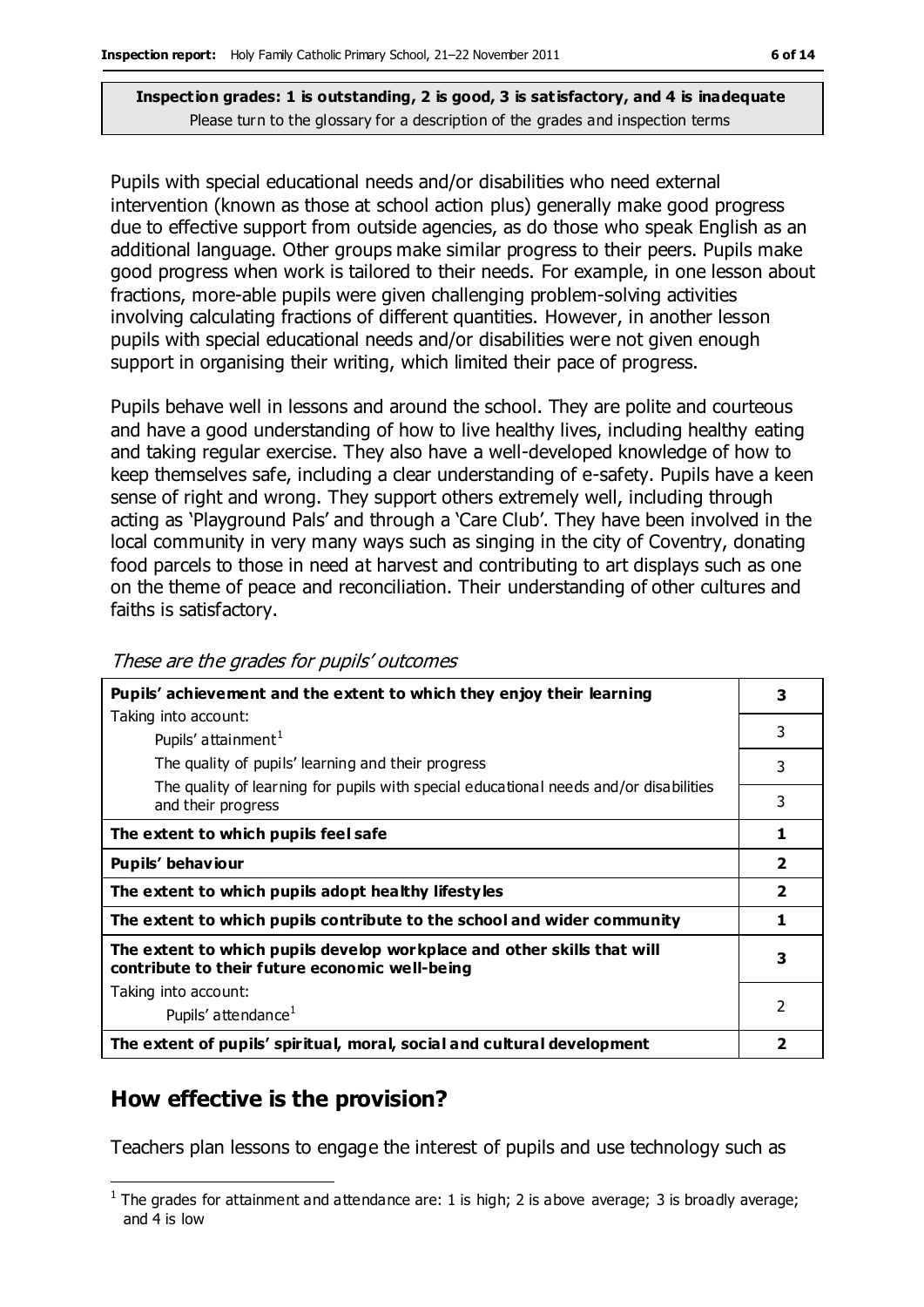the interactive whiteboard to support teaching. Planning gives a clear indication of the activities that pupils are going to do, although these are not always clearly related to skills development. Consequently, tasks are not always closely matched to pupils' learning needs. Teaching assistants generally support groups of pupils effectively, including those with special educational needs and/or disabilities, although they are not always creatively involved in whole-class teaching. Pupils have useful opportunities to talk with each other about their learning, enabling peer support.

At the beginning of topics, pupils' interest is engaged because they are asked what they would like to learn through 'learning feasts'. The school makes use of many partnerships to enrich learning such as the local football club and nearby secondary schools. A residential visit to Wales provides further opportunities in the curriculum to look at a contrasting locality in the United Kingdom. Information and communication technology has been a particular focus since the last inspection and is now becoming a strength within the curriculum. There are increasing crosscurricular links between subjects. However, planned opportunities to practise the core skills of writing and numeracy are still limited.

Exceptional induction and transition arrangements ensure that pupils settle quickly into new settings, whether that is starting school for the first time, moving from one class to the next or beginning their secondary education. The school is extremely tenacious in reaching out to pupils for whom circumstances make them vulnerable, and their families. Rates of attendance have significantly improved through a variety of work with families, including the employment of a learning mentor who, as part of her role, tracks attendance to identify pupils in need of support. Strategies have had a very strong impact on reducing the number of pupils who are persistently absent, which has fallen to below the national average. A wide range of outside agencies is used to provide further help and guidance, having a very positive impact on pupils' personal development and well-being, and on the progress of some of the most vulnerable.

| The quality of teaching                                                                                    | 3 |
|------------------------------------------------------------------------------------------------------------|---|
| Taking into account:                                                                                       |   |
| The use of assessment to support learning                                                                  |   |
| The extent to which the curriculum meets pupils' needs, including, where<br>relevant, through partnerships | З |
| The effectiveness of care, guidance and support                                                            |   |

These are the grades for the quality of provision

# **How effective are leadership and management?**

Senior leaders have the support of teachers. They have a sound knowledge of what needs to be done to improve the school and action plans give helpful information about how this is to be achieved. Termly assessments give information about the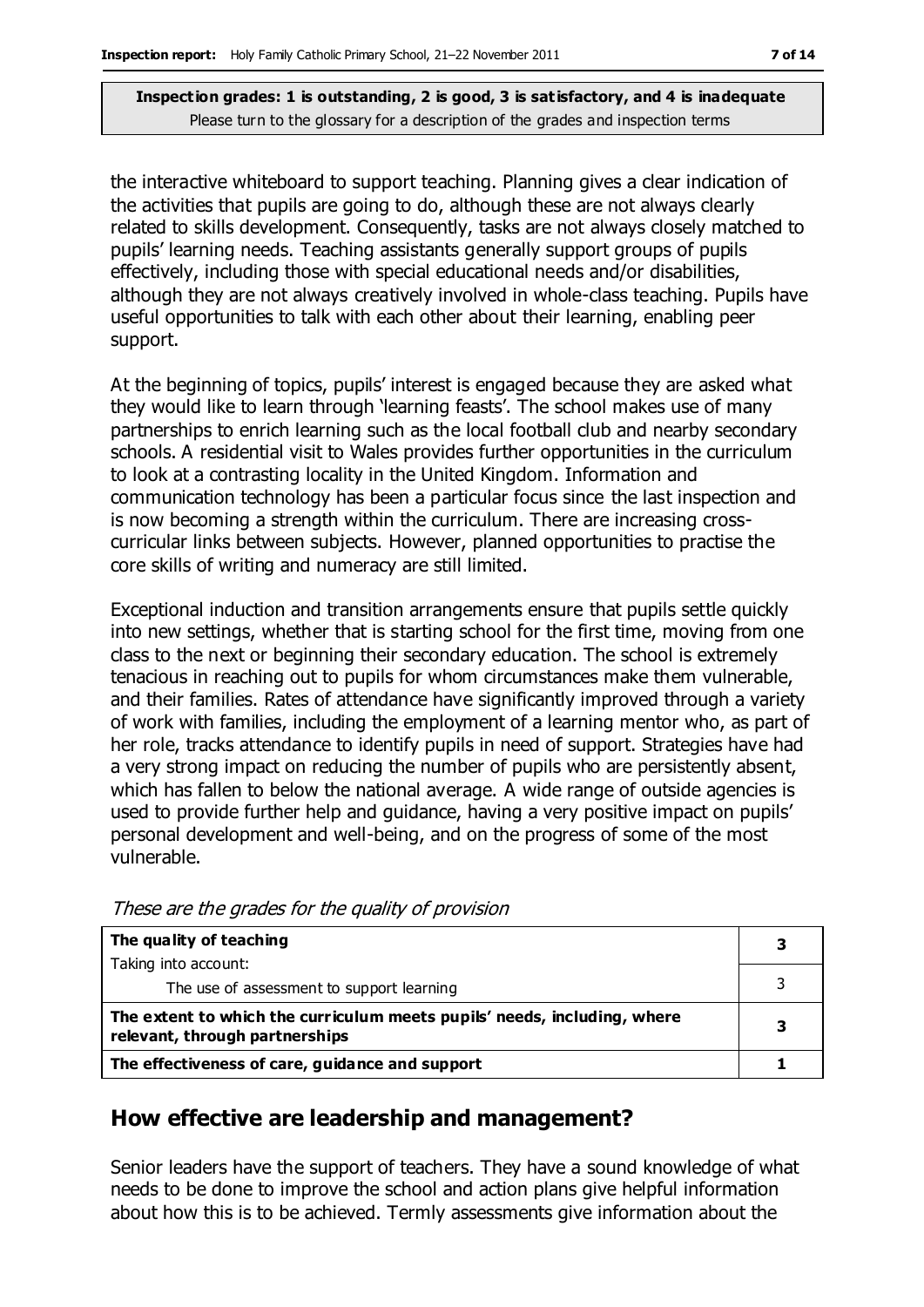attainment of pupils and these are discussed with staff to identify any individuals at risk of underachievement so that they can be given further support. The school has recently produced data that analyses the progress of different groups of pupils and senior managers have identified where improvement is needed. However, the governing body does not routinely scrutinise data to effectively challenge the school about the progress and attainment of groups of pupils. Actions are not yet evaluated in terms of their effectiveness in improving pupils' progress and attainment. Consequently, though the school works well to eliminate discrimination, some disparities in progress between groups remain.

Governance is satisfactory. Governors support the school and know its broad strengths and weaknesses. Procedures to secure the safeguarding of pupils at the school are clear and well established. In particular, those that relate to child protection are well managed by the headteacher, and all staff receive a good level of training on an annual basis. A comprehensive audit for community cohesion has resulted in a detailed action plan. The school's own community cohesion is strong and there are good links with the local community. There are strong international links, such as ones with schools in India and Africa. Regular exchanges of information with these have contributed well to the school's international award. There are other links to support community cohesion at the national level, although these are not as well developed.

| The effectiveness of leadership and management in embedding ambition and<br>driving improvement                                                                     | 3                       |
|---------------------------------------------------------------------------------------------------------------------------------------------------------------------|-------------------------|
| Taking into account:                                                                                                                                                |                         |
| The leadership and management of teaching and learning                                                                                                              | 3                       |
| The effectiveness of the governing body in challenging and supporting the<br>school so that weaknesses are tackled decisively and statutory responsibilities<br>met | з                       |
| The effectiveness of the school's engagement with parents and carers                                                                                                | 1                       |
| The effectiveness of partnerships in promoting learning and well-being                                                                                              | $\overline{\mathbf{2}}$ |
| The effectiveness with which the school promotes equality of opportunity and<br>tackles discrimination                                                              | з                       |
| The effectiveness of safeguarding procedures                                                                                                                        | 2                       |
| The effectiveness with which the school promotes community cohesion                                                                                                 | $\overline{\mathbf{2}}$ |
| The effectiveness with which the school deploys resources to achieve value for<br>money                                                                             | 3                       |

These are the grades for leadership and management

# **Early Years Foundation Stage**

The strengths in the Early Years Foundation Stage have been maintained since the last inspection. The clear induction to the Early Years Foundation Stage ensures that children settle quickly into their new environment, which is bright and stimulating. A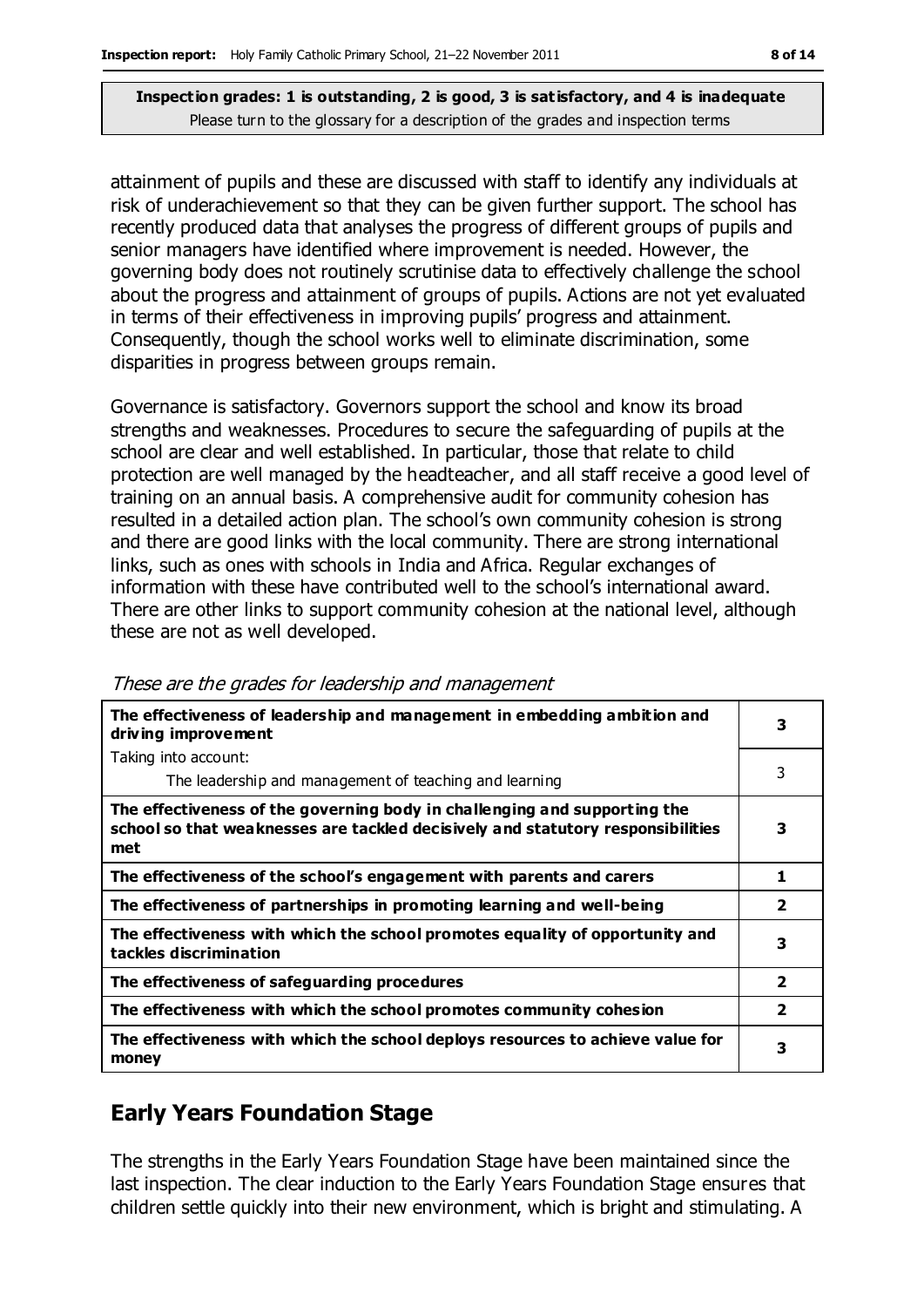rich programme of learning throughout the early years curriculum enables children to make outstanding progress through both the Nursery and the two Reception classes. Observations of children's learning are of a high quality and these are used to plan future lessons so that learning is personalised for each child. All staff, including teachers and teaching assistants, work together as a unified team to ensure that children continue to be stimulated and challenged. Relationships between adults and children are highly positive and children's safety and welfare are consistently addressed. Children begin to make good relationships with their peers and make highly positive gains in their personal, social and emotional development. The outdoor provision is very well equipped, with activities that support all six areas of learning, so that progress here is equally positive. While children excel in all areas of learning the setting is focusing specifically on planning for problem solving, reasoning and numeracy to ensure that attainment in this area matches the others.

These are the grades for the Early Years Foundation Stage

| Overall effectiveness of the Early Years Foundation Stage                    |  |
|------------------------------------------------------------------------------|--|
| Taking into account:                                                         |  |
| Outcomes for children in the Early Years Foundation Stage                    |  |
| The quality of provision in the Early Years Foundation Stage                 |  |
| The effectiveness of leadership and management of the Early Years Foundation |  |
| Stage                                                                        |  |

# **Views of parents and carers**

The overwhelming majority of parents and carers who responded to the questionnaire were positive in their views about the school. All agreed that their pupils were kept safe. Almost all agreed that their children enjoyed school, that the teaching is good, that they are supported in helping their children to improve, that their children were helped to be healthy and that the school is well led and managed. Inspectors found that the school is outstanding in caring for pupils' pastoral needs. They found that, although there are areas of excellence, teaching and leadership are satisfactory overall.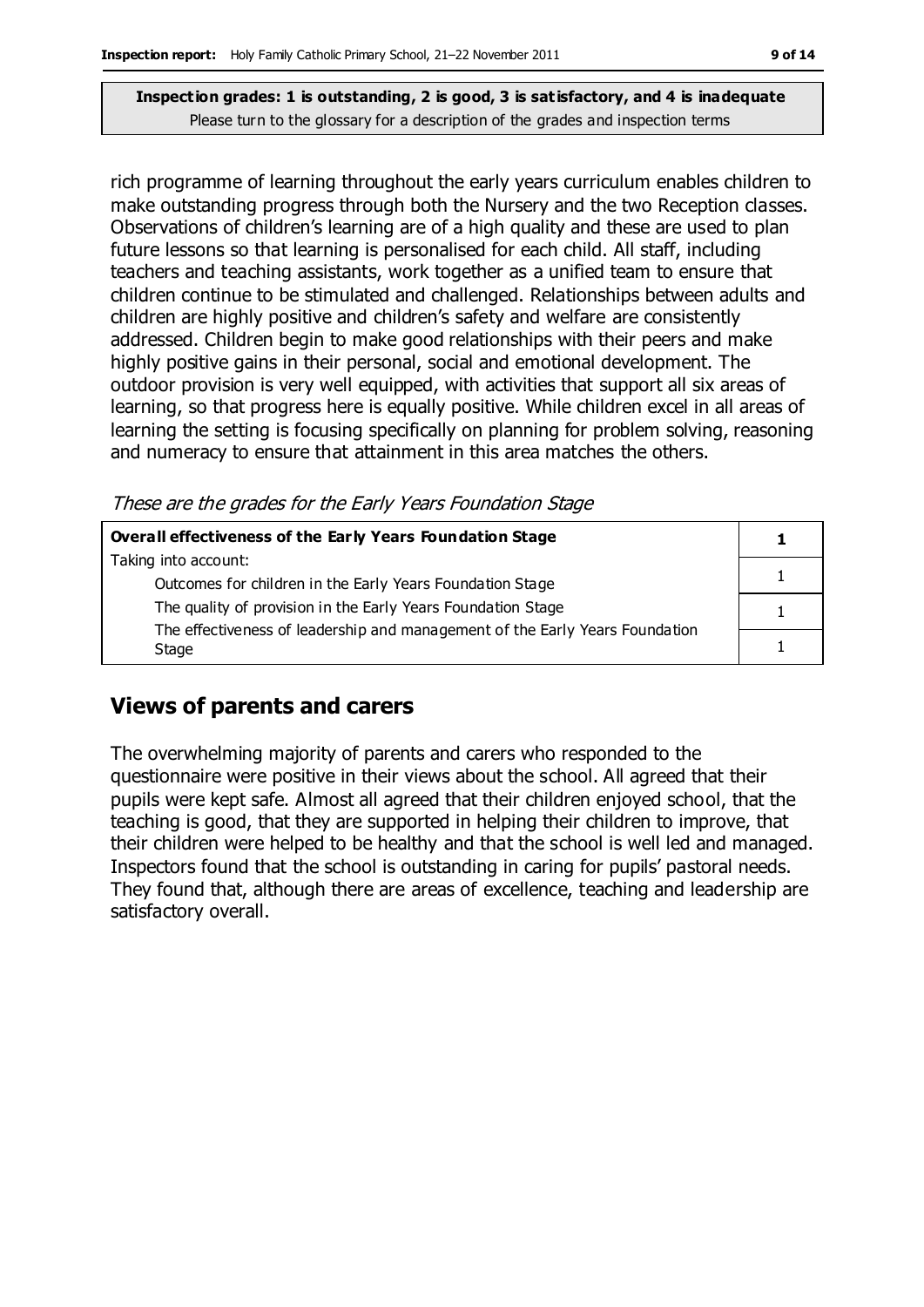#### **Responses from parents and carers to Ofsted's questionnaire**

Ofsted invited all the registered parents and carers of pupils registered at Holy Family Catholic Primary School to complete a questionnaire about their views of the school.

In the questionnaire, parents and carers were asked to record how strongly they agreed with 13 statements about the school.

The inspection team received 211 completed questionnaires by the end of the on-site inspection. In total, there are 467 pupils registered at the school.

| <b>Statements</b>                                                                                                                                                                                                                                       | <b>Strongly</b><br>agree |               | Agree        |               | <b>Disagree</b> |                | <b>Strongly</b><br>disagree |               |
|---------------------------------------------------------------------------------------------------------------------------------------------------------------------------------------------------------------------------------------------------------|--------------------------|---------------|--------------|---------------|-----------------|----------------|-----------------------------|---------------|
|                                                                                                                                                                                                                                                         | <b>Total</b>             | $\frac{1}{2}$ | <b>Total</b> | $\frac{1}{2}$ | <b>Total</b>    | $\frac{1}{2}$  | <b>Total</b>                | $\frac{1}{2}$ |
| My child enjoys school                                                                                                                                                                                                                                  | 154                      | 73            | 54           | 26            | $\overline{2}$  | $\mathbf{1}$   | $\mathbf 0$                 | $\mathbf 0$   |
| The school keeps my child<br>safe                                                                                                                                                                                                                       | 164                      | 78            | 47           | 22            | $\mathbf 0$     | $\mathbf 0$    | $\mathbf 0$                 | $\mathbf 0$   |
| The school informs me about<br>my child's progress                                                                                                                                                                                                      | 109                      | 52            | 89           | 42            | 11              | 5              | $\mathbf 0$                 | $\mathbf 0$   |
| My child is making enough<br>progress at this school                                                                                                                                                                                                    | 127                      | 60            | 76           | 36            | 5               | 2              | $\mathbf 0$                 | $\mathbf 0$   |
| The teaching is good at this<br>school                                                                                                                                                                                                                  | 139                      | 66            | 67           | 32            | $\mathbf{1}$    | $\mathbf 0$    | $\mathbf 0$                 | $\mathbf 0$   |
| The school helps me to<br>support my child's learning                                                                                                                                                                                                   | 129                      | 61            | 76           | 36            | 4               | $\overline{2}$ | $\mathbf{1}$                | $\mathbf 0$   |
| The school helps my child to<br>have a healthy lifestyle                                                                                                                                                                                                | 126                      | 60            | 82           | 39            | $\mathbf{1}$    | $\mathbf 0$    | $\mathbf 1$                 | $\mathbf 0$   |
| The school makes sure that<br>my child is well prepared for<br>the future (for example<br>changing year group,<br>changing school, and for<br>children who are finishing<br>school, entering further or<br>higher education, or entering<br>employment) | 123                      | 58            | 75           | 36            | $\overline{2}$  | 1              | $\mathbf{0}$                | 0             |
| The school meets my child's<br>particular needs                                                                                                                                                                                                         | 121                      | 57            | 82           | 39            | 3               | 1              | $\mathbf 0$                 | $\mathbf 0$   |
| The school deals effectively<br>with unacceptable behaviour                                                                                                                                                                                             | 126                      | 60            | 76           | 36            | 5               | 2              | 1                           | $\mathbf 0$   |
| The school takes account of<br>my suggestions and<br>concerns                                                                                                                                                                                           | 110                      | 52            | 86           | 41            | 10              | 5              | $\mathbf 0$                 | $\mathbf 0$   |
| The school is led and<br>managed effectively                                                                                                                                                                                                            | 131                      | 62            | 76           | 36            | $\mathbf{1}$    | $\mathbf 0$    | $\mathbf 0$                 | $\mathbf 0$   |
| Overall, I am happy with my<br>child's experience at this<br>school                                                                                                                                                                                     | 147                      | 70            | 61           | 29            | 2               | 1              | $\mathbf 0$                 | 0             |

The table above summarises the responses that parents and carers made to each statement. The percentages indicate the proportion of parents and carers giving that response out of the total number of completed questionnaires. Where one or more parents and carers chose not to answer a particular question, the percentages will not add up to 100%.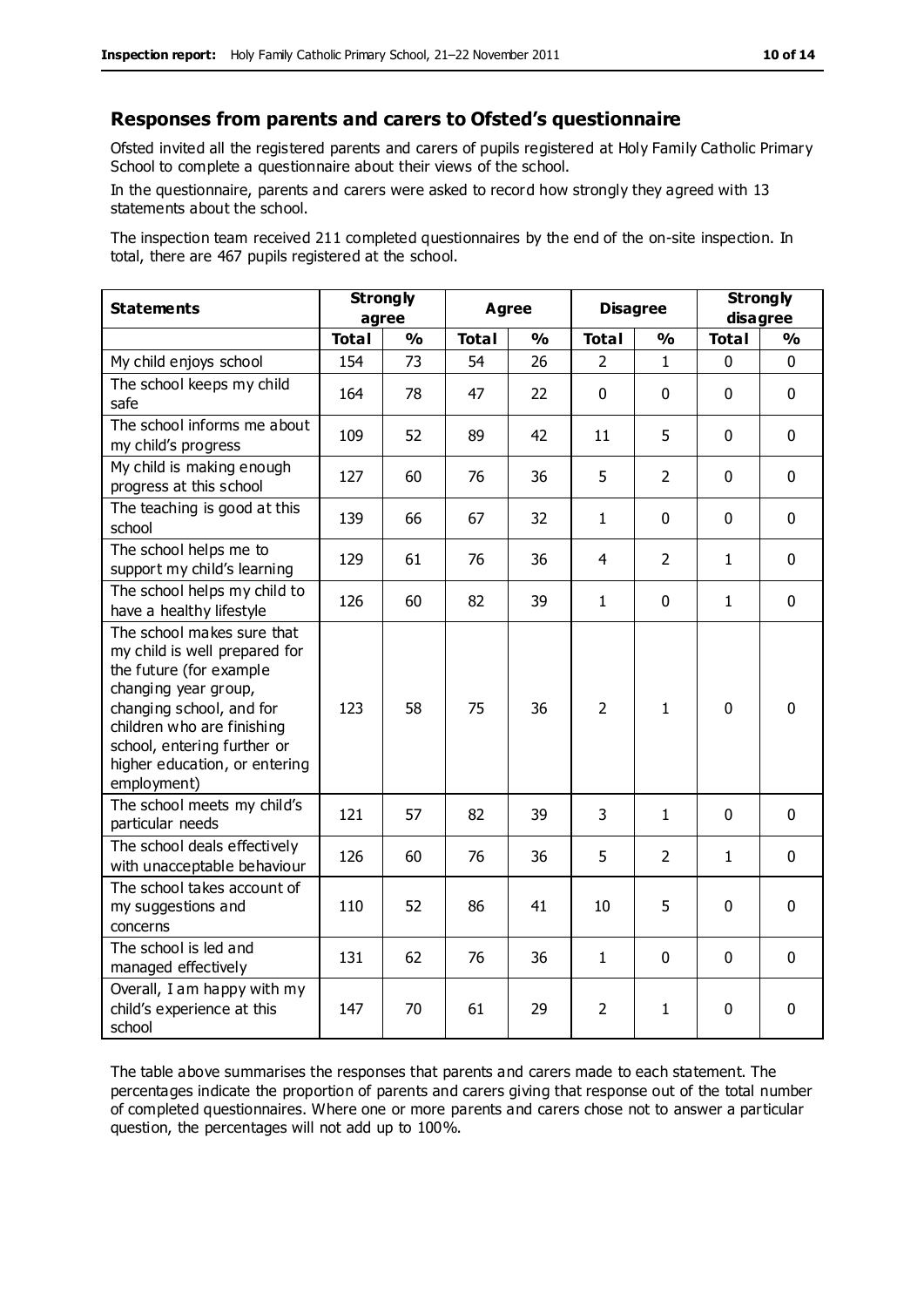# **Glossary**

### **What inspection judgements mean**

| Grade   | <b>Judgement</b> | <b>Description</b>                                            |
|---------|------------------|---------------------------------------------------------------|
| Grade 1 | Outstanding      | These features are highly effective. An outstanding           |
|         |                  | school provides exceptionally well for all its pupils' needs. |
| Grade 2 | Good             | These are very positive features of a school. A school        |
|         |                  | that is good is serving its pupils well.                      |
| Grade 3 | Satisfactory     | These features are of reasonable quality. A satisfactory      |
|         |                  | school is providing adequately for its pupils.                |
| Grade 4 | Inadequate       | These features are not of an acceptable standard. An          |
|         |                  | inadequate school needs to make significant                   |
|         |                  | improvement in order to meet the needs of its pupils.         |
|         |                  | Ofsted inspectors will make further visits until it           |
|         |                  | improves.                                                     |

### **Overall effectiveness of schools**

|                       |                    |      | Overall effectiveness judgement (percentage of schools) |                   |  |
|-----------------------|--------------------|------|---------------------------------------------------------|-------------------|--|
| <b>Type of school</b> | <b>Outstanding</b> | Good | <b>Satisfactory</b>                                     | <b>Inadequate</b> |  |
| Nursery schools       | 43                 | 47   | 10                                                      |                   |  |
| Primary schools       | ჩ                  | 46   | 42                                                      |                   |  |
| Secondary             | 14                 | 36   |                                                         |                   |  |
| schools               |                    |      | 41                                                      |                   |  |
| Sixth forms           | 15                 | 42   | 41                                                      |                   |  |
| Special schools       | 30                 | 48   | 19                                                      |                   |  |
| Pupil referral        | 14                 | 50   | 31                                                      |                   |  |
| units                 |                    |      |                                                         |                   |  |
| All schools           | 10                 | 44   | 39                                                      |                   |  |

New school inspection arrangements were introduced on 1 September 2009. This means that inspectors now make some additional judgements that were not made previously.

The data in the table above are for the period 1 September 2010 to 08 April 2011 and are consistent with the latest published official statistics about maintained school inspection outcomes (see [www.ofsted.gov.uk\)](http://www.ofsted.gov.uk/).

The sample of schools inspected during 2010/11 was not representative of all schools nationally, as weaker schools are inspected more frequently than good or outstanding schools.

Percentages are rounded and do not always add exactly to 100.

Sixth form figures reflect the judgements made for the overall effectiveness of the sixth form in secondary schools, special schools and pupil referral units.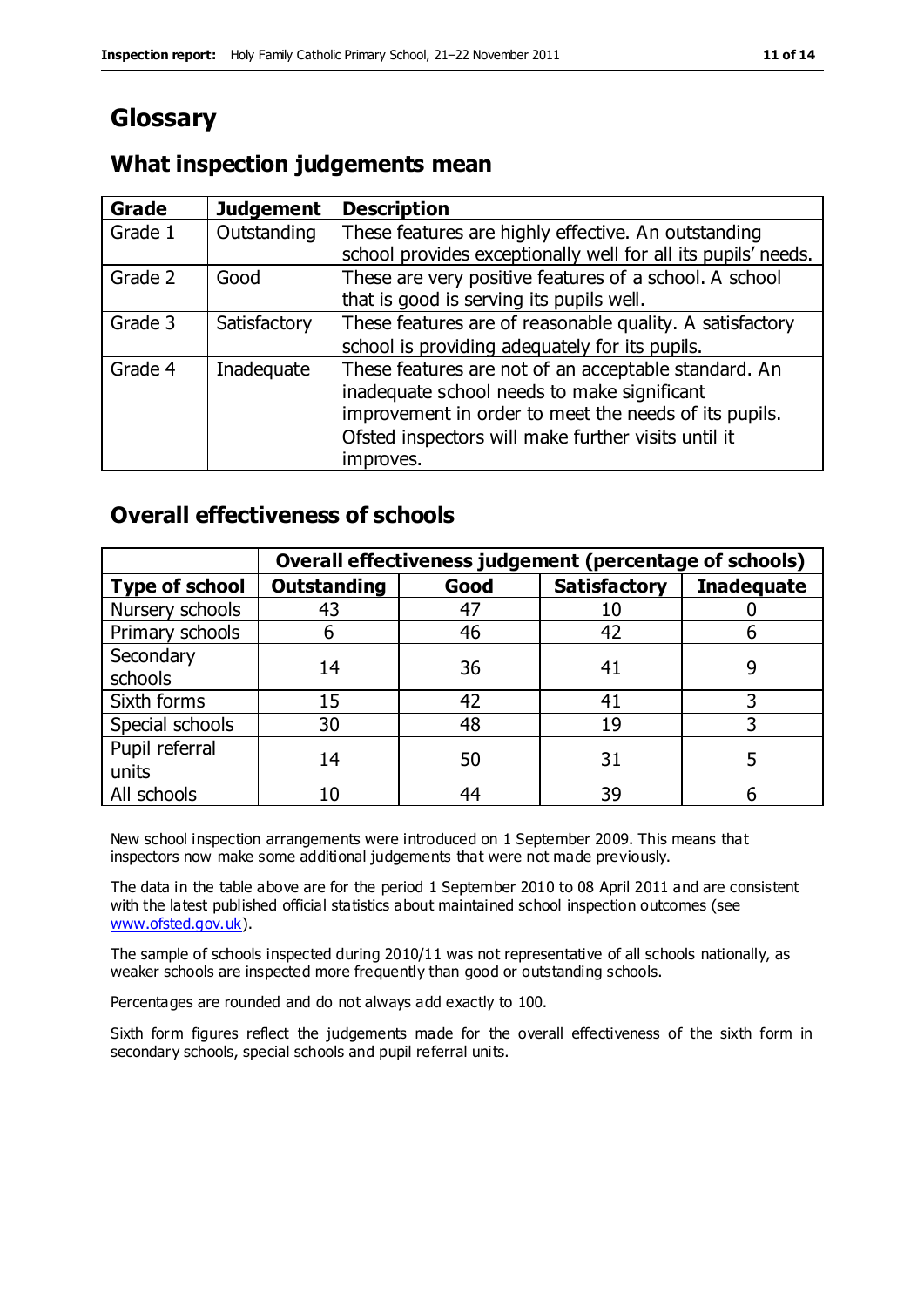# **Common terminology used by inspectors**

| Achievement:                  | the progress and success of a pupil in their<br>learning, development or training.                                                                                                                                                                                                                                           |
|-------------------------------|------------------------------------------------------------------------------------------------------------------------------------------------------------------------------------------------------------------------------------------------------------------------------------------------------------------------------|
| Attainment:                   | the standard of the pupils' work shown by test and<br>examination results and in lessons.                                                                                                                                                                                                                                    |
| Capacity to improve:          | the proven ability of the school to continue<br>improving. Inspectors base this judgement on what<br>the school has accomplished so far and on the<br>quality of its systems to maintain improvement.                                                                                                                        |
| Leadership and management:    | the contribution of all the staff with responsibilities,<br>not just the headteacher, to identifying priorities,<br>directing and motivating staff and running the<br>school.                                                                                                                                                |
| Learning:                     | how well pupils acquire knowledge, develop their<br>understanding, learn and practise skills and are<br>developing their competence as learners.                                                                                                                                                                             |
| <b>Overall effectiveness:</b> | inspectors form a judgement on a school's overall<br>effectiveness based on the findings from their<br>inspection of the school. The following judgements,<br>in particular, influence what the overall<br>effectiveness judgement will be.                                                                                  |
|                               | The school's capacity for sustained<br>■<br>improvement.<br>Outcomes for individuals and groups of<br>H<br>pupils.<br>The quality of teaching.<br>The extent to which the curriculum meets<br>pupils' needs, including, where relevant,<br>through partnerships.<br>The effectiveness of care, guidance and<br>٠<br>support. |
| Progress:                     | the rate at which pupils are learning in lessons and<br>over longer periods of time. It is often measured<br>by comparing the pupils' attainment at the end of a<br>key stage with their attainment when they started.                                                                                                       |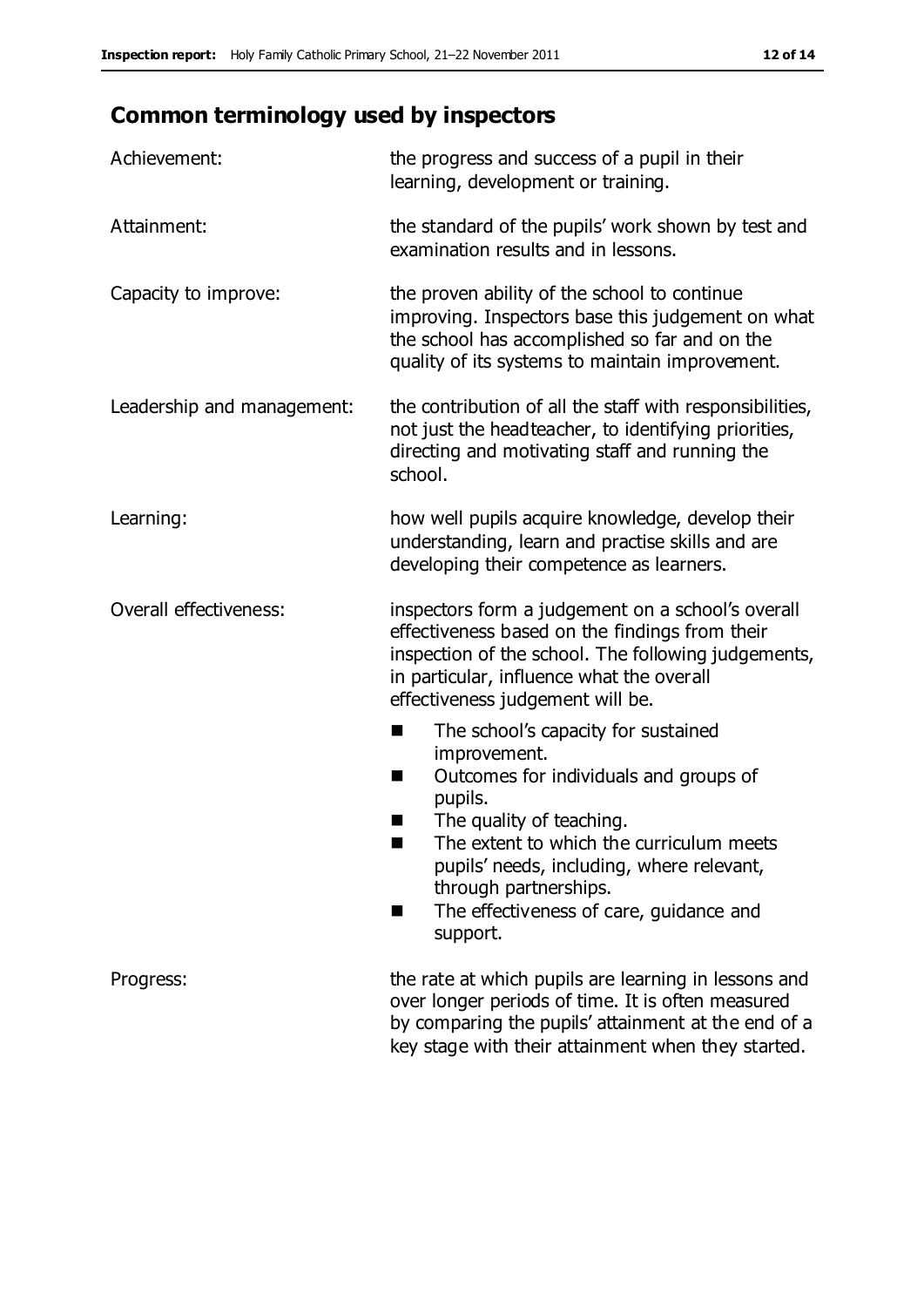#### **This letter is provided for the school, parents and carers to share with their children. It describes Ofsted's main findings from the inspection of their school.**

23 November 2011

Dear Pupils

#### **Inspection of Holy Family Catholic Primary School, Coventry, CV6 2GU**

Thank you for the welcome that we received when we visited your school recently. It was lovely to meet you all and find out about your school.

You told us that you feel safe in school and know how to keep yourselves safe. You also have a good understanding of how to keep healthy and take regular exercise. We saw that your school cares very much about all the pupils and has very good relationships with your parents and carers. We enjoyed hearing about all the important jobs that you do in school and how you help and support people in your local community. We were particularly pleased with the excellent progress that the youngest children make in the Early Years Foundation Stage. You all have a really good start in your learning.

We found that you go to a school that gives you a satisfactory education, which means that some things are good but others can be improved. Most of you make satisfactory progress in your learning, particularly in writing and mathematics, although we can see that you are now making good progress in your reading. Well done.

We have asked your teachers to make sure that you all get work that is just right for you. You can help by telling your teachers if you think it is too easy or too hard. We want them to give you more opportunities to practise your literacy and numeracy skills not just in those lessons but in other subjects too. We have asked that when teachers mark your work they always tell you how you can improve.

We have asked those in charge of the school to check the progress all of you make very carefully so they can make the right changes to help you all make good progress.

Thank you again for looking after us so well. We wish you all the very best in your future lives.

Yours sincerely

David Shears Lead inspector